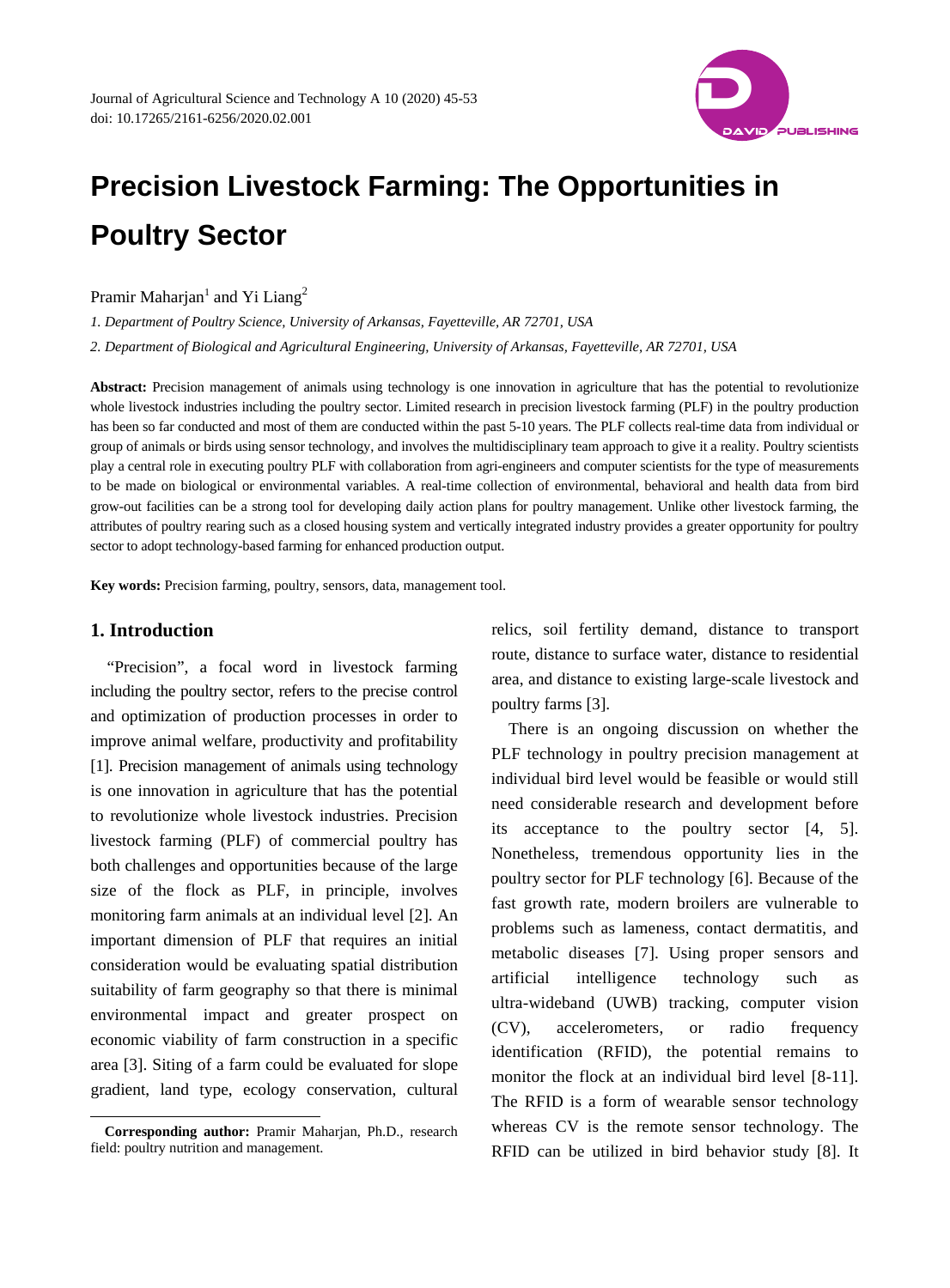becomes even more meaningful for poultry sector if PLF technology can be fully adopted as compared to its application in other livestock species as thousands of birds in the flock can be saved from early detection of one sick bird that needs to be culled from the flock before the situation transforms to endemic. The strength of PLF technology lies in its ability of distinguishing abnormal behavior or activities in early stage and real-time as a consequence of disease, injury or any type of stressors, and thus, applying corrective action to the affected flock that sick animal or bird represents. The poultry farming, like any other livestock farming, is faced with many challenges as more concerns are raised in animal welfare, antibiotic-free (ABF) production, and environmental impacts while producing the food animals [12-14]. Poultry producers and growers are optimizing their profit margin handling larger flocks with limited labor access and availability. A survey with poultry growers in one of the states in US showed the average number of employees per farm was 1.42 [15]. This necessitates an application of new technologies in grow-out facilities. The data outputs of PLF aid in enhanced monitoring of flock at the individual level

with minimal labor involved and promote in taking daily wholesome decision regarding flock management [16]. Unlike other livestock farming, poultry rearing is conducted in a closed housing system. Furthermore, the industry is vertically integrated, which allows more opportunity for the industry to adopt technology-based farming. This paper highlights the need of research and development of PLF in poultry sector, and traces the past and current research on the sensors and technology used in poultry facilities to collect and understand the barn environment, health and welfare, and feeding behavior.

## **2. PLF Is a Multi-disciplinary Approach with Poultry Scientists in a Key Role**

The PLF is a multi-disciplinary team approach of mainly poultry scientists, agri-engineers, and computer scientists to make poultry PLF a success or a reality. The poultry scientists play a key role in precision poultry farming as understanding the fundamentals of bird biology and management cannot be overruled. Fig. 1 represents the schematics outlining the precision farming in poultry sector.



**Fig. 1 Outline of the application of precision livestock farming (PLF) approach in poultry sector.**  An interdisciplinary team involvement in executing poultry PLF with poultry scientists playing the central role.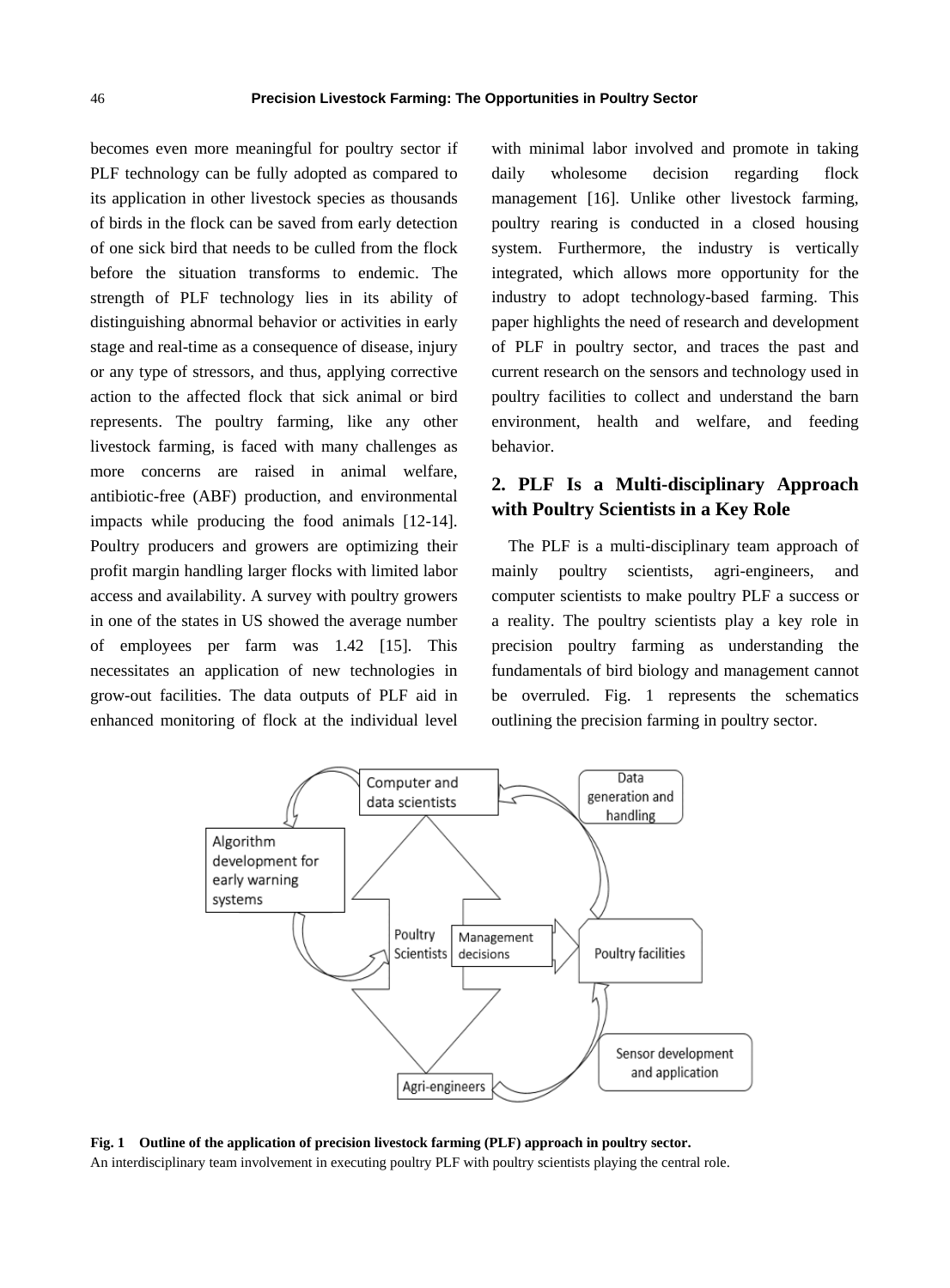The PLF collects real-time data from individual animals or birds using sensor technology. The sensors can be installed in the barn unit or can be wearable by animal in the least intrusive way while allowing the animal to fully express its natural behavior. Poultry scientists will play a central role in collaborating with agri-engineers and computer scientists and articulating for the measurements to be made on biological or environmental variables. Agri-engineers can help design the PLF technology according to the need as expressed by poultry scientists. The concerted efforts produce an output, such as animal friendly sensors and/or data management systems, to generate information for decision making. In complex cases, handling the large pool of data (visual, categorical or numerical) will require aid of artificial intelligence to develop algorithms or patterns where computer engineers and data scientists come into picture. By comprehending these algorithms and patterns, it helps poultry scientists to take timely and real-time appropriate management decisions.

PLF system not only helps capture the animal-related data but also gives insights on the impacts of facility design on the performance of birds. By utilizing the data generated from animals/birds using PLF technology, it facilitates the considerations to be made to reengineer the whole facility design. PLF can be applied to several areas of poultry production.

## **3. PLF in Improving Management, Health and Welfare, and Feeding of Poultry**

Limited researches in PLF in the poultry sector have been so far conducted and most of them are conducted within the past 5-10 years (Table 1). The PLF researches in the poultry sector concentrated on taking data related to barn environment [17, 18], and health and behavior of bird to assess the welfare [19, 20]. Various automated sensors have been in use in poultry grow-out facilities to monitor air temperature, air velocity and humidity. Very few researches have been conducted in precision feeding [21] or feeding behavior [22]. Combining the environmental data with bird behavior data measured from utilizing sensors, the algorithms can be developed [8, 23-26]. The pattern discovered from using algorithms can be a valuable tool to make decisions regarding daily bird management or improving welfare. A study utilized a prototype sensor to monitor volatile organic compounds (VOCs) in the air inside the barn, where it was shown to detect the presence of early coccidiosis infection [27]. Several wireless-based sensors and use of Internet of Things (IoT) tools to monitor environmental parameters have been proposed as a promising tool in PLF [28-33].

Footpad dermatitis is one major welfare concern in broiler production that is linked to poor grow-out environmental conditions. Broilers affected with footpad dermatitis develop ulcers in footpads affecting their gait, and eventual inability to reach to feed or water. Welfare assessment in broilers using the manual scoring resource is time-demanding and can risk farm from biosecurity measure. Strong co-relation was predicted  $(p < 0.001)$  for footpad incidence in broilers with thermal temperature and humidity index [23]. Several other studies proposed the fully automated monitoring system for early detection of lameness [34-36].

Sensors have also been utilized for the early detection of viral disease states. Avian influenza can sometimes be epidemic and pose a potential health threat to both birds and humans. A research team developed an avian influenza monitoring system utilizing sensor network by a simulation of the spread of highly pathogenic avian influenza viruses in chickens, and the results showed the capability of sensors detecting the avian influenza virus two days earlier than conventional detection of disease outbreak [37]. Other respiratory diseases can be timely detected using appropriate sound technologies [26, 38].

Sensing devices such as video cameras have been utilized to identify and differentiate broiler and breeder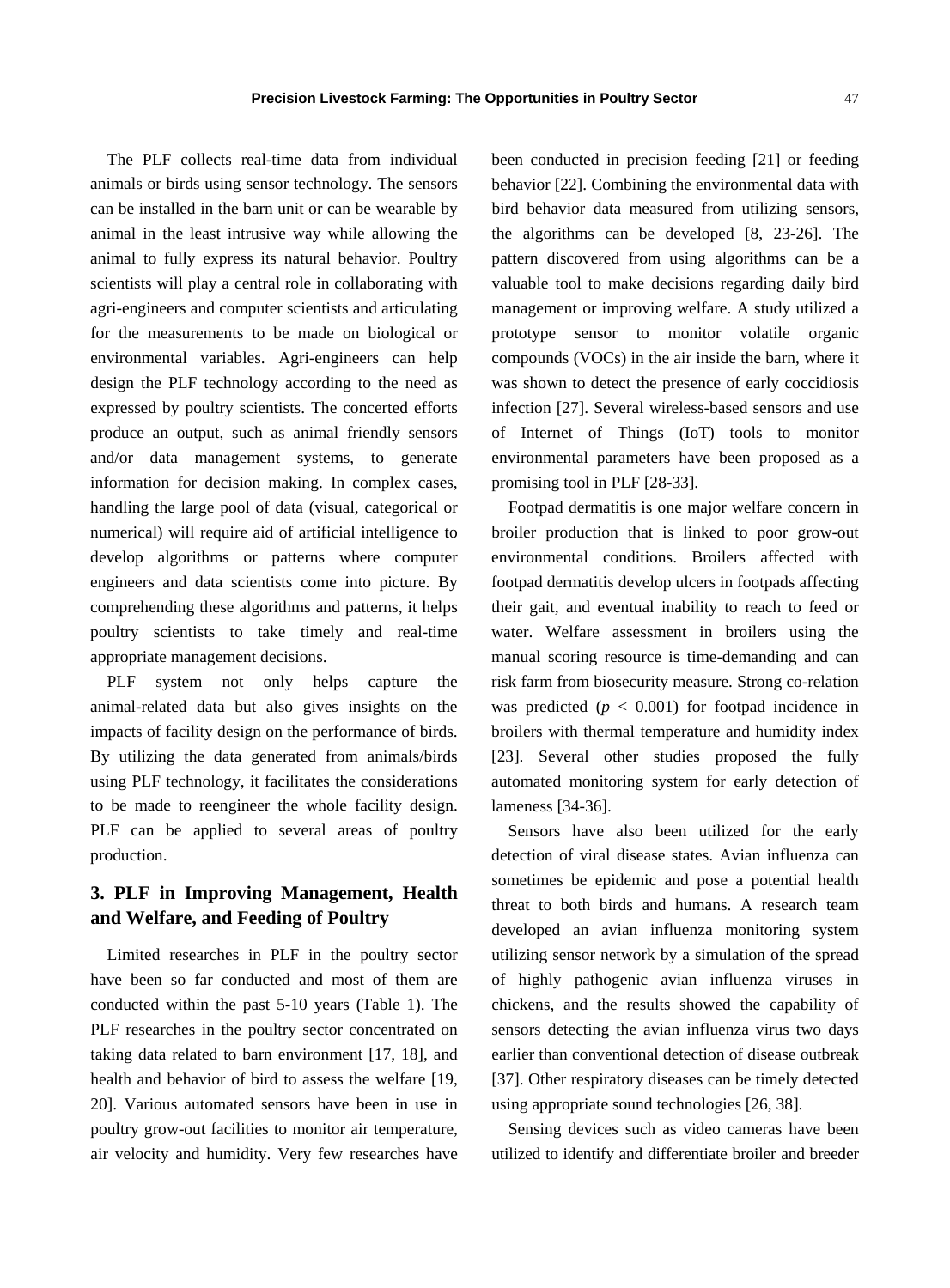| Variables measured                                                                                                                                    | Sensor technology                                                                                              | Assessment                                               | Technology provider                                                                                      | Data processing and analysis                                                                                                                           | References         |
|-------------------------------------------------------------------------------------------------------------------------------------------------------|----------------------------------------------------------------------------------------------------------------|----------------------------------------------------------|----------------------------------------------------------------------------------------------------------|--------------------------------------------------------------------------------------------------------------------------------------------------------|--------------------|
| Environmental: humidity and<br>air temperature                                                                                                        | RHM.2-RHO/2 Sensor and air<br>temperature (SF.7 Temp<br>Sensor) sensors                                        | Foot pad dermatitis                                      | Fancom BV, Panningen, the<br>Netherlands                                                                 | Manual with WQ protocol; a<br>mixed-effects logistic regression<br>model, mean scatter plot; SAS Inst.<br>Inc.                                         | $[23]$             |
| Sound: vocalizations                                                                                                                                  | Recorder, microphone                                                                                           | Growth rate                                              | Marantz PMD 661 MK II,<br>Marantz Professional, USA                                                      | Adobe® Audition <sup>™</sup> CS6; the Fast<br>Fourier Transform (FFT); SAS 9.3<br>version, t-test                                                      | $[24]$             |
| Environmental: air<br>temperature, humidity, light,<br>air speed, and air quality (CO <sub>2</sub> Gas Sensor; TGE-0011;<br>and $NH3$ concentrations) | EL-USB-2 (temperature and<br>humidity); TGS 826 Ammonia Bird performance and energy<br>Tinytag CO <sub>2</sub> | consumption                                              |                                                                                                          | Excel spreadsheet                                                                                                                                      | [25]               |
| Behavior: feather pecking in<br>laying hens                                                                                                           | Ultra-wideband (UWB), radio<br>frequency identification<br>(RFID), and computer vision<br>(CV)                 | Behavior                                                 |                                                                                                          |                                                                                                                                                        | [8]                |
| Environmental: humidity, CO <sub>2</sub>                                                                                                              | TGS4161 CO <sub>2</sub> ; SHT75<br>humidity                                                                    | Barn environment                                         | ZigBee, USA                                                                                              | Trans-receiver nodes                                                                                                                                   | $[32]$             |
| Sound: sneezing                                                                                                                                       | Microphone                                                                                                     | Respiratory health                                       | SoundTalks NV, Belgium                                                                                   | Manual annotation of sneezing sound;<br>Audacity (version 2. 1.1); Specsub<br>command in Matlab                                                        | $\lceil 26 \rceil$ |
| Gait score                                                                                                                                            | Camera/imager                                                                                                  | Lameness                                                 | Allied Vision Technologies<br>GmbH, Taschenweg 2a<br>D-07646 Stadtroda, Germany                          | Image processing software that<br>involved calibration, subtraction, and<br>shape parameters; Friedman and<br>Dunn tests                               | [34, 35]           |
| Activity/broiler behavior                                                                                                                             | eYeNamic™ camera system                                                                                        | Activity & occupation indices Fancom BV, the Netherlands |                                                                                                          | Regression correlations between<br>locomotory behavior (activity and<br>occupation patterns) and welfare scores<br>(for footpad lesions and hock burn) | $[20]$             |
| Sound: individual pecking                                                                                                                             | Microphone and video images Feed intake                                                                        |                                                          | Monacor ECM 3005,<br>Germany                                                                             | Sound signal filtering, extraction,<br>adapting threshold, and sound<br>recognition; analysis of variance<br>(ANOVA)                                   | $[39]$             |
| Body positions to behavior                                                                                                                            | Video images                                                                                                   | Broiler breeder behavior                                 |                                                                                                          | Image processor and CV                                                                                                                                 | [40]               |
| Feeding and drinking events                                                                                                                           | Controlled chambers with<br>electronic weighing balance                                                        | Feeding and drinking behavior NJ, USA; Waterer: Cole     | Feeder: Model CT1200, Ohaus<br>Corporation, Florham Park,<br>Parmer Co., Vernon Hills, IL,<br><b>USA</b> | Custom built 485 master modules<br>interfaced with PC; Excel                                                                                           | $[41]$             |

**Table 1 Research highlights in precision livestock farming (PLF) technology in poultry sector.**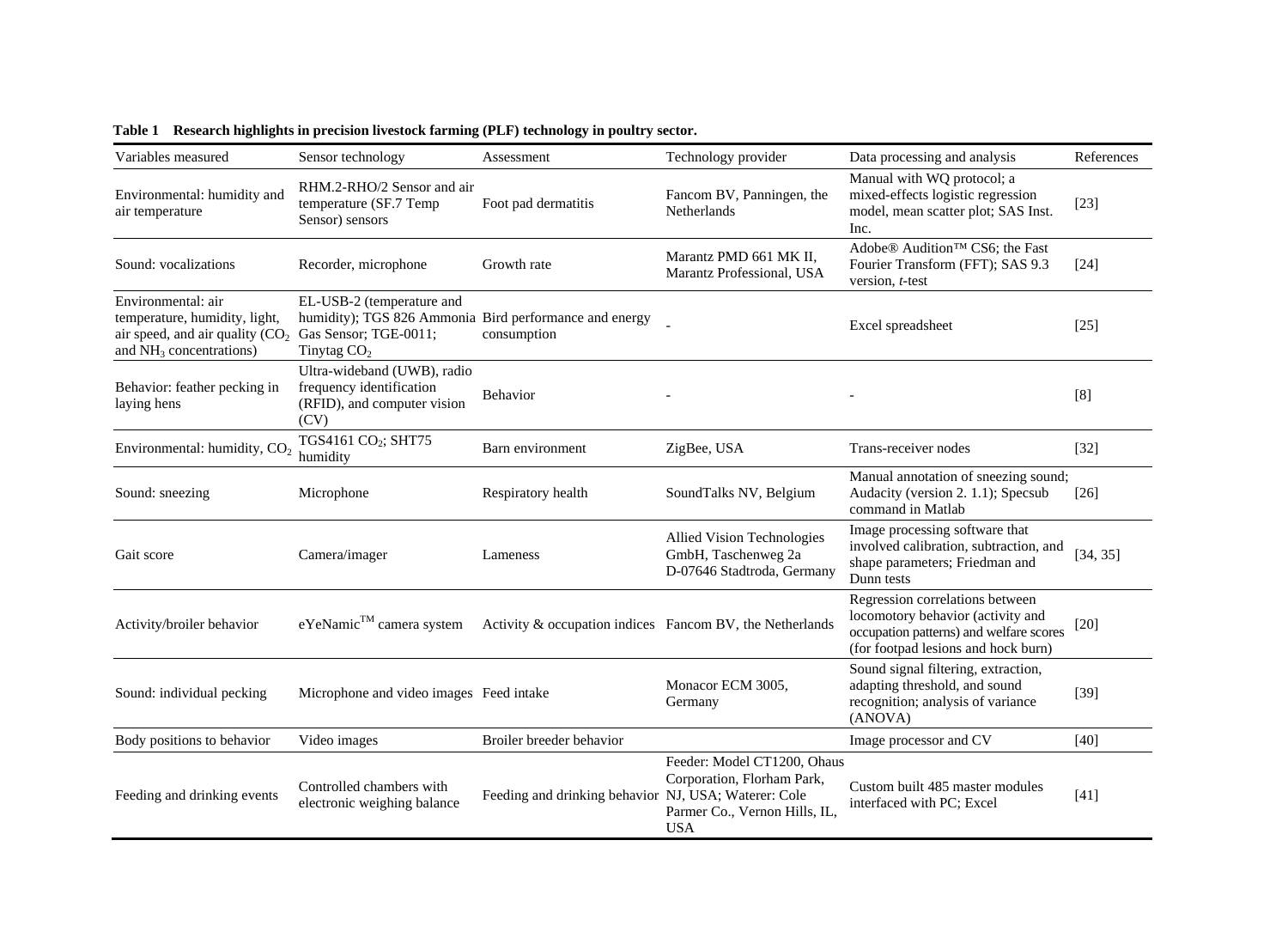| Table 1 to be continued                                                                        |                                                                                |                                                                       |                                                                   |                                                                                                                |            |
|------------------------------------------------------------------------------------------------|--------------------------------------------------------------------------------|-----------------------------------------------------------------------|-------------------------------------------------------------------|----------------------------------------------------------------------------------------------------------------|------------|
| Variables measured                                                                             | Sensor technology                                                              | Assessment                                                            | Technology provider                                               | Data processing and analysis                                                                                   | References |
| Body weight (BW)                                                                               | RFID transponder                                                               | Flock uniformity                                                      | RPGR30ATGA, Texas<br>Instruments, Inc., Dallas, TX,<br><b>USA</b> | Mixed procedure of SAS; ANOVA                                                                                  | [42]       |
| Ammonia, ventilation rates                                                                     | Metal oxide semiconductor<br>(MOS)                                             | Barn environment                                                      | SGX, Switzerland                                                  |                                                                                                                | $[43]$     |
| Production system variables,<br>e.g., stocking density, beak<br>trimming, husbandry type, etc. | Computer model, FOWEL                                                          | Welfare status of production<br>system                                |                                                                   | Microsoft Access with tables, queries,<br>forms and reports                                                    | [44]       |
| Bird identification using<br>barcodes in beaks and legs                                        | Bar code scanner; images from<br>camera                                        | Bird identification/traceability                                      | Domino Amjet Inc.,<br>Cambridge, United Kingdom                   | Manual, reading from sample using<br>Cognex DataMan 7500; Chi-squire<br>and Pearson's tests (categorical data) | $[45]$     |
| Posture analysis of birds<br>(sick versus healthy)                                             | Camera images generated by<br>Logitech C922 CCD camera                         | Visual diagnosis of diseased<br>state                                 |                                                                   | CV; Support Vector Machine models [36]                                                                         |            |
| Air velocity, air temperature<br>and relative humidity                                         | Infrared thermometer; air<br>velocity meter                                    | Barn environment/tunnel<br>ventilation system                         |                                                                   | <b>Computational Fluid Dynamics</b><br>model; Stepwise logistic regression<br>(SPSS)                           | $[46]$     |
| Vocal phrases and audio<br>signals                                                             | Sound recorder                                                                 | Bird health                                                           |                                                                   | Wiener entropy; Cepstral peak<br>prominence                                                                    | $[38]$     |
|                                                                                                | GPRS enabled held devices<br>(e.g., cell phone, PDA)                           | Farm operation traceability<br>system                                 |                                                                   | Internet server and computer                                                                                   | [11]       |
| Feeding events                                                                                 | Electronic weighing scale;<br>digital communication ports;<br>video recordings | Feeding statistics and pecking CT1200, Ohaus Corporation,<br>behavior | Florham Park, NJ, USA                                             | High-frequency time-series weigh<br>scale recording                                                            | $[47]$     |
| Temperature, humidity, light<br>intensity and population<br>density                            | Mobile phone and wireless<br>sensor network (WSN)                              | Barn environment                                                      |                                                                   | Cloud services as database and<br>computational offloading                                                     | $[48]$     |
| Body temperature                                                                               | Infrared<br>thermography/portable<br>thermographic camera                      | Sensible heat loss from body                                          | Model b60, FLIR Systems,<br><b>USA</b>                            | FLIR ThermaCAM Researcher Pro<br>2.10; ANOVA using a general linear<br>model                                   | [49]       |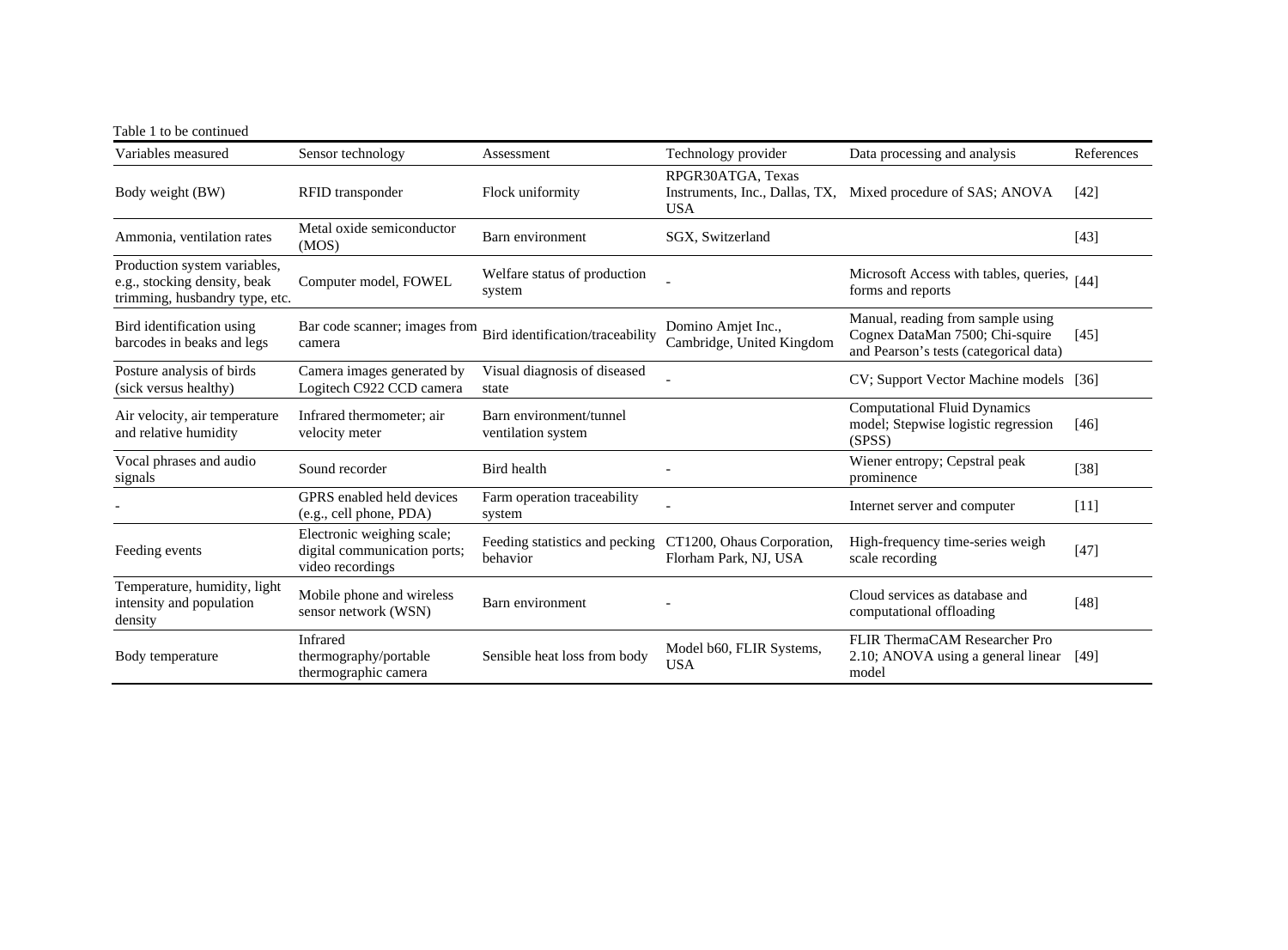behavior pattern to predict their health condition in confined and non-confined conditions [40, 50-52]. Feed intake of birds can be measured utilizing the sound technology and by developing a correlation between numbers of pecking and feed intake of broiler chickens [39]. Precision feeding of broilers can be important to optimize the genetic growth potential of meat broiler strains and to maintain increased protein turnover that these birds are undergoing [53]. In breeder hens, the practice of precision feeding can help maintain target body weight (BW) of hens within a specified BW curve to retain their optimal reproductive state. Precision feeding showed the unprecedented flock BW uniformity  $(CV < 2\%)$ versus the lowest reported in convention feeding of 6.2% CV in breeder hen rearing [42, 54]. Furthermore, the precision feeding breeder pullets showed relatively less expenditure of energy as heat, which was due to the reduced need to store and mobilize nutrients compared to pullets undergoing conventional restricted feeding [55].

PLF technology in the poultry sector will help enhance the overall poultry production and profitability improving the management decisions on bird health, nutrition and welfare [56]. However, adopting a new technology for taking daily management decision at farm level can be challenging. Technology adoption by growers needs data to be presented in the end-user format [57]. The companies pay incentives to growers based on how well the growers manage their flocks in terms of performance compared to flock performance of other farms in the region [15]. Educating growers on adoption of new technologies in production and management processes can enhance overall health and flock performance, and the overall economic return.

#### **4. Summary**

PLF of commercial poultry can be a promising approach to enhance productivity and profitability. The PLF technologies in poultry sector are still in primitive stage. Poultry scientists, agri-engineers and computer scientists play key roles in bringing poultry PLF into a reality. However, it is equally important that all sectors involved in the poultry production chain including but not limited to, start-up companies working on sensor development, feed suppliers, farm equipment providers, farm facility designer, veterinarians and environmental scientists, should put concerted effort in making PLF a reality in poultry sector. An automatic and systematic collection of environmental and health data from bird grow-out facilities can be a strong tool for developing action plans for poultry management. Unlike other livestock farming, the attributes of poultry rearing such as a closed housing system and vertically integrated industry set-up provide a greater opportunity for poultry sector to adopt technology-based farming. The PLF research in all dimensions of poultry management, health, welfare and feeding is the current need in the poultry sector, as many areas remained unexplored. Hi-tech farms and economically viable poultry production can be created by transitioning to PLF technology that will assure future food security issues.

#### **References**

- [1] Banhazi, T. M., and Black, J. L. 2009. "Precision Livestock Farming: A Suite of Electronic Systems to Ensure the Application of Best Practice Management on Livestock Farms." *Aust. J. Multi-Discip. Eng*. 7: 1-14.
- [2] Halachmi, I., and Guarino, M. 2016. "Precision Livestock Farming: A 'Per Animal' Approach Using Advanced Monitoring Technologies." *Animal* 10 (9): 1482-3.
- [3] Peng, L., Chen, W., Li, M., Bai, Y., and Pan, Y. 2014. "GIS-Based Study of the Spatial Distribution Suitability of Livestock and Poultry Farming: The Case of Putian, Fujian, China." *Computers and Electronics in Agriculture* 108: 183-90.
- [4] Wathes, C. M., Kristensen, H. H., Aerts, J. M., and Berckmans, D. 2008. "Is Precision Livestock Farming an Engineer's Daydream or Nightmare, an Animal's Friend or Foe, and a Farmer's Panacea or Pitfall?" *Computers and Electronics in Agriculture* 64 (1): 2-10.
- [5] Johnson, R. 2018. "Is Precision Poultry Production Possible?" The Poultry Site. <https://thepoultrysite.com/> news/2018/07/is-precision-poultry-production-possible.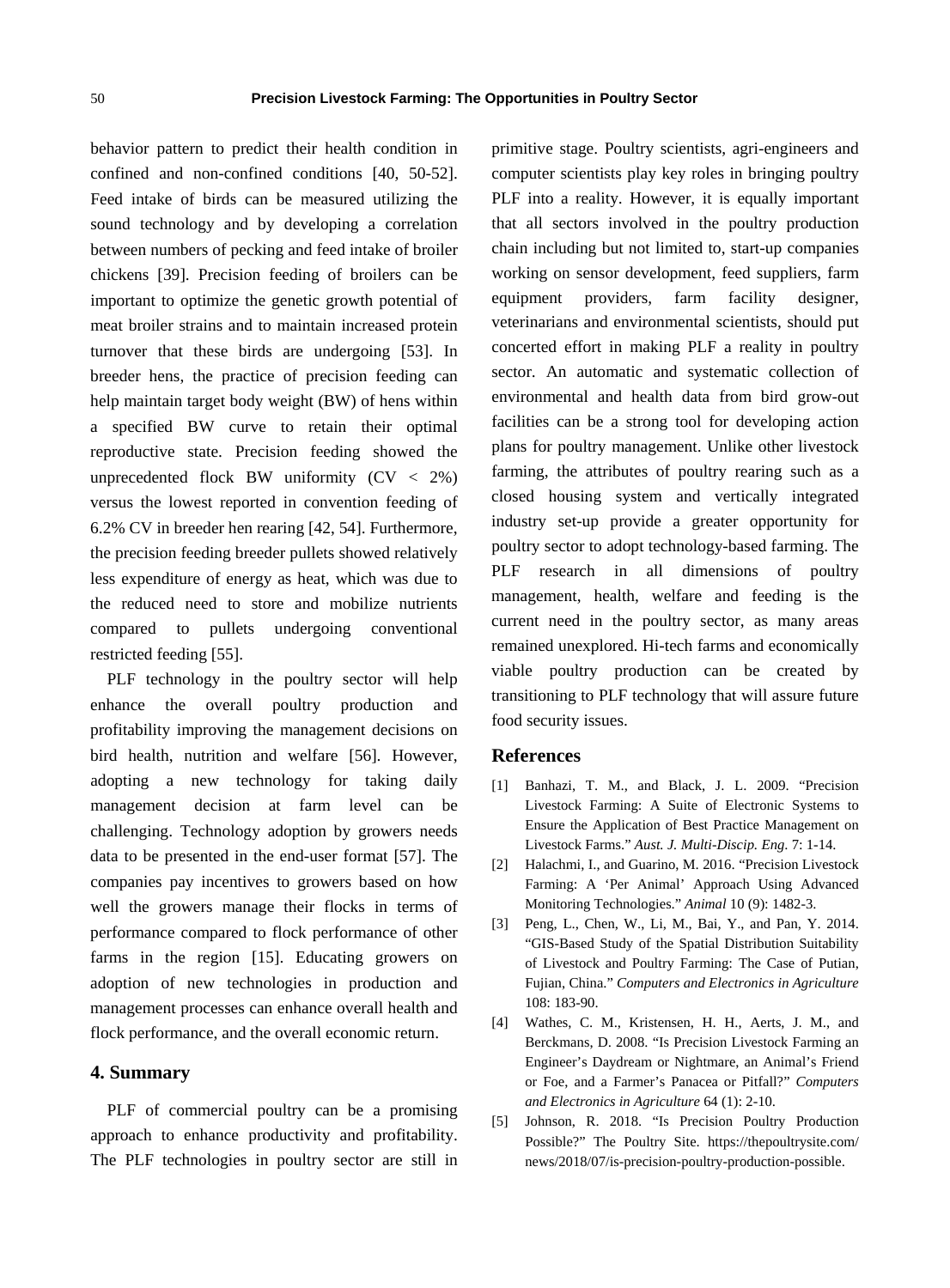- [6] Zuidhof, M. J., Schneider, B. L., Carney, V. L., Korver, D. R., and Robinson, F. E. 2014. "Growth, Efficiency, and Yield of Commercial Broilers from 1957, 1978, and 2005." *Poult. Sci.* 93: 2970-82.
- [7] Knowles, T. G., Kestin, S. C., Haslam, S. M., Brown, S. N., Green, L. E., Butterworth, A., Pope, S. J., Pfeiffer, D., and Nicol, C. J. 2008. "Leg Disorders in Broiler Chickens: Prevalence, Risk Factors and Prevention." *PLoS ONE* 3: e1545.
- [8] Ellen, E. D., Van Der Sluis, M., Siegford, J., Guzhva, O., Toscano, M. J., Bennewitz, J., and Piette, D. 2019. "Review of Sensor Technologies in Animal Breeding: Phenotyping Behaviors of Laying Hens to Select against Feather Pecking." *Animals* 9 (3): 108.
- [9] Ren, G., Lin, T., Ying, Y., Chowdhary, G., and Ting, K. C. 2020. "Agricultural Robotics Research Applicable to Poultry Production: A Review." *Computers and Electronics in Agriculture* 169: 105216.
- [10] Morales, I. R., Cebrián, D. R., Blanco, E. F., and Sierra, A. P. 2016. "Early Warning in Egg Production Curves from Commercial Hens: A SVM Approach." *Computers and Electronics in Agriculture* 121: 169-79.
- [11] Sallabi, F., Fadel, M., Hussein, A., Jaffar, A., and El Khatib, H. 2011. "Design and Implementation of an Electronic Mobile Poultry Production Documentation System." *Computers and Electronics in Agriculture* 76 (1): 28-37.
- [12] Cervantes, H. M. 2015. "Antibiotic-Free Poultry Production: Is It Sustainable?" *Journal of Applied Poultry Research* 24 (1): 91-7.
- [13] Appleby, M. C., Hughes, B. O., and Elson, H. A. 1992. *Poultry Production Systems: Behaviour, Management and Welfare.* Wallingford: CAB International.
- [14] Boggia, A., Paolotti, L., and Castellini, C. 2010. "Environmental Impact Evaluation of Conventional, Organic and Organic-Plus Poultry Production Systems Using Life Cycle Assessment." *World's Poultry Science Journal* 66 (1): 95-114.
- [15] Bukari, F. 2014. "Profile of Broiler Producers in Tennessee and Vertical Integration in Broiler Production." Ph.D. thesis, Tennessee State University.
- [16] Ribeiro, R., Casanova, D., Teixeira, M., Wirth, A., Gomes, H. M., Borges, A. P., and Enembreck, F. 2019. "Generating Action Plans for Poultry Management Using Artificial Neural Networks." *Computers and Electronics in Agriculture* 161: 131-40.
- [17] Curi, T. M. R. C., Conti, D., Vercellino, R. A., Massari, J. M., de Moura, D. J., de Souza, Z. M., and Montanari, R. 2017. "Positioning of Sensors for Control of Ventilation Systems in Broiler Houses: A Case Study." *Sci. Agric*. 74: 101-9.
- [18] Ji, B., Zheng, W., Gates, R. S., and Green, A. R. 2016.

"Design and Performance Evaluation of the Upgraded Portable Monitoring Unit for Air Quality in Animal Housing." *Comput. Electron. Agric.* 124: 132-40.

- [19] De Montis, A., Pinna, A., Barra, M., and Vranken, E. 2013. "Analysis of Poultry Eating and Drinking Behavior by Software eYeNamic." *J. Agric. Eng*. 44: 166-72.
- [20] Fernandez, A. P., Norton, T., Tullo, E., van Hertem, T., Youssef, A., Exadaktylos, V., Vranken, E., Guarino, M., and Berckmans, D. 2018. "Real-Time Monitoring of Broiler Flock's Welfare Status Using Camera-Based Technology." *Biosyst. Eng*. 173: 103-14.
- [21] Aerts, J.-M., Van Buggenhout, S., Lippens, M., Buyse, J., Decuypere, E., Vranken, E., and Berckmans, D. 2003. "Active Control of the Growth Trajectory of Broiler Chickens Based on On-Line Animal Responses." *Poult. Sci*. 82: 1853-62.
- [22] Aydin, A., and Berckmans, D. 2016. "Using Sound Technology to Automatically Detect the Short-Term Feeding Behaviours of Broiler Chickens." *Comput. Electron. Agric*. 121: 25-31.
- [23] Tullo, E., Fontana, I., Peña Fernandez, A., Vranken, E., Norton, T., Berckmans, D., and Guarino, M. 2017. "Association between Environmental Predisposing Risk Factors and Leg Disorders in Broiler Chickens." *Journal of Animal Science* 94 (4): 1512-20.
- [24] Fontana, I., Tullo, E., Butterworth, A., and Guarino, M. 2015. "An Innovative Approach to Predict the Growth in Intensive Poultry Farming." *Computers and Electronics in Agriculture* 119: 178-83.
- [25] Corkery, G., Ward, S., Kenny, C., and Hemmingway, P. 2013. "Monitoring Environmental Parameters in Poultry Production Facilities." In *Computer Aided Process Engineering-CAPE Forum 2013*, Institute for Process and Particle Engineering, Graz University of Technology, Austria.
- [26] Carpentier, L., Vranken, E., Berckmans, D., Paeshuyse, J., and Norton, T. 2019. "Development of Sound-Based Poultry Health Monitoring Tool for Automated Sneeze Detection." *Computers and Electronics in Agriculture* 162: 573-81.
- [27] Grilli, G., Borgonovo, F., Tullo, E., Fontana, I., Guarino, M., and Ferrante, V. 2018. "A Pilot Study to Detect Coccidiosis in Poultry Farms at Early Stage from Air Analysis." *Biosystems Engineering* 173: 64-70.
- [28] Fauzi, O. M., and Shazali, K. 2012. "Wireless Sensor Network Applications: A Study in Environment Monitoring System." *Procedia Engineering* 41: 1204-10.
- [29] Mahale, R. B., and Sonavane, S. S. 2016. "Smart Poultry Farm Monitoring Using IoT and Wireless Sensor Networks." *International Journal of Advanced Research in Computer Science* 7 (3): 187-90.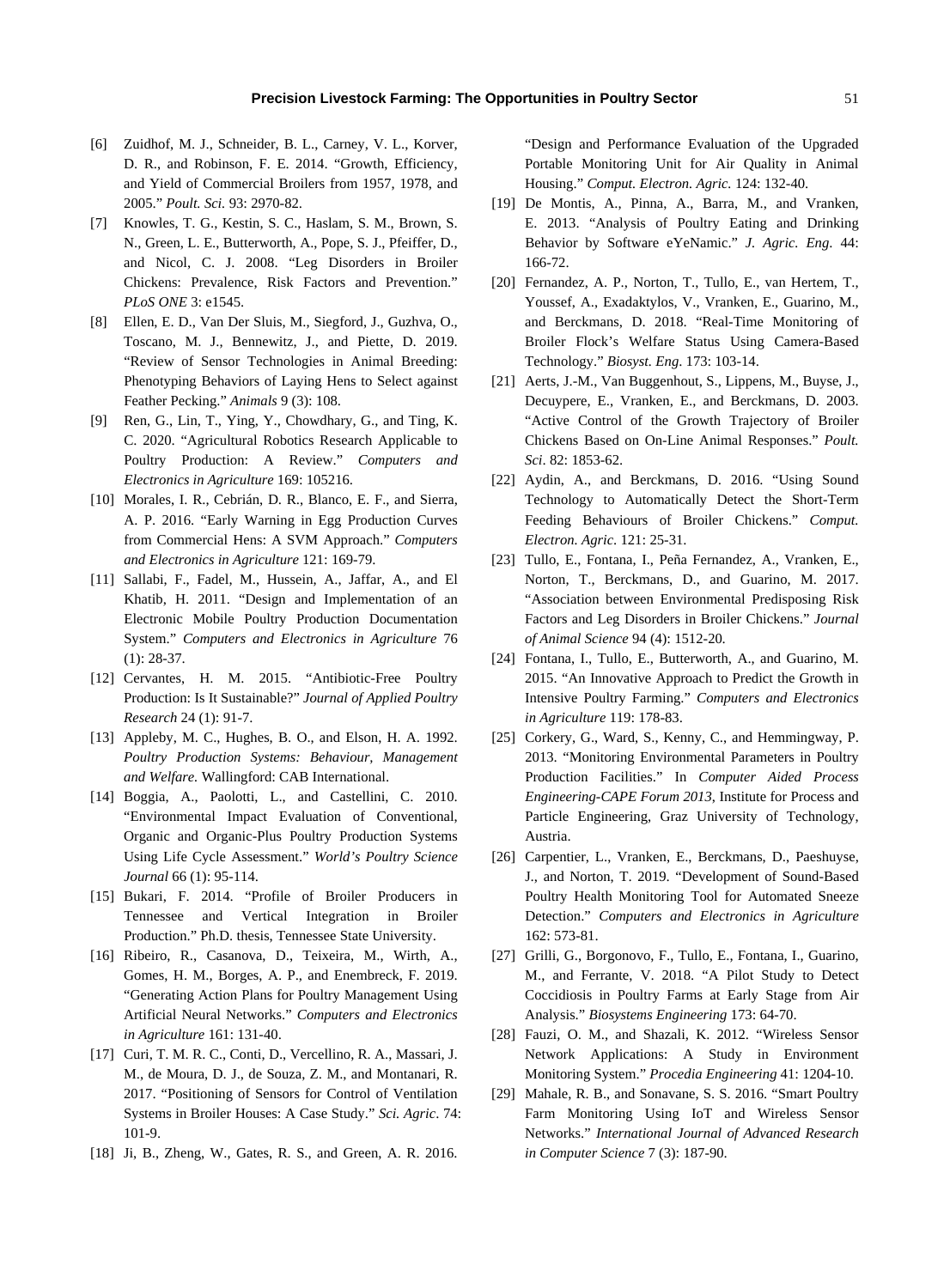- [30] Murad, M., Yahya, K. M., and Hassan, G. M. 2009. "Web Based Poultry Farm Monitoring System Using Wireless Sensor Network." In *Proceedings of the 7th International Conference on Frontiers of Information Technology*, 1-5.
- [31] Ammad-Uddin, M., Ayaz, M., Aggoune, E. H., and Sajjad, M. 2014. "Wireless Sensor Network: A Complete Solution for Poultry Farming." In *2014 IEEE 2nd International Symposium on Telecommunication Technologies*, 321-5.
- [32] Dong, F., and Zhang, N. 2009. "Wireless Sensor Networks Applied on Environmental Monitoring in Fowl Farm." In *International Conference on Computer and Computing Technologies in Agriculture,* Berlin, Heidelberg: Springer, 479-86.
- [33] Goud, K. S., and Sudharson, A. 2015. "Internet Based Smart Poultry Farm." *Indian Journal of Science and Technology* 8 (19): 1.
- [34] Aydin, A. 2017a. "Development of an Early Detection System for Lameness of Broilers Using Computer Vision." *Computers and Electronics in Agriculture* 136: 140-6.
- [35] Aydin, A. 2017b. "Using 3D Vision Camera System to Automatically Assess the Level of Inactivity in Broiler Chickens." *Computers and Electronics in Agriculture* 135: 4-10.
- [36] Zhuang, X., Bi, M., Guo, J., Wu, S., and Zhang, T. 2018. "Development of an Early Warning Algorithm to Detect Sick Broilers." *Computers and Electronics in Agriculture* 144: 102-13.
- [37] Okada, H., Itoh, T., Suzuki, K., and Tatsuya, T. 2010. "Simulation Study on the Wireless Sensor-Based Monitoring System for Rapid Identification of Avian Influenza Outbreaks at Chicken Farms." In *Proceedings of the SENSORS, 2010 IEEE,* November 1-4, 2010, Kona, HI, USA, 660-3.
- [38] Mahdavian, A., Minaei, S., Yang, C., Almasganj, F., Rahimi, S., and Marchetto, P. M. 2020. "Ability Evaluation of a Voice Activity Detection Algorithm in Bioacoustics: A Case Study on Poultry Calls." *Computers and Electronics in Agriculture* 168: 105100.
- [39] Aydin, A., Bahr, C., Viazzi, S., Exadaktylos, V., Buyse, J., and Berckmans, D. 2014. "A Novel Method to Automatically Measure the Feed Intake of Broiler Chickens by Sound Technology." *Computers and Electronics in Agriculture* 101: 17-23.
- [40] Pereira, D. F., Miyamoto, B. C., Maia, G. D., Sales, G. T., Magalhães, M. M., and Gates, R. S. 2013. "Machine Vision to Identify Broiler Breeder Behavior." *Computers and Electronics in Agriculture* 99: 194-9.
- [41] Puma, M. C., Xin, H., Gates, R. S., and Burnham, D. J. 2001. "An Instrumentation System for Studying Feeding

and Drinking Behavior of Individual Poultry." *Applied Engineering in Agriculture* 17 (3): 365.

- [42] Zuidhof, M. J., Fedorak, M. V., Ouellette, C. A., and Wenger, I. I. 2017. "Precision Feeding: Innovative Management of Broiler Breeder Feed Intake and Flock Uniformity." *Poultry Science* 96 (7): 2254-63.
- [43] Lin, X., Zhang, R., Jiang, S., El-Mashad, H., and Xin, H. 2017. "Emissions of Ammonia, Carbon Dioxide and Particulate Matter from Cage-Free Layer Houses in California." *Atmospheric Environment* 152: 246-55.
- [44] De Mol, R. M., Schouten, W. G. P., Evers, E., Drost, H., Houwers, H. W. J., and Smits, A. C. 2006. "A Computer Model for Welfare Assessment of Poultry Production Systems for Laying Hens." *NJAS-Wageningen Journal of Life Sciences* 54 (2): 157-68.
- [45] Fröschle, H. K., Gonzales-Barron, U., McDonnell, K., and Ward, S. 2009. "Investigation of the Potential Use of E-Tracking and Tracing of Poultry Using Linear and 2D Barcodes." *Computers and Electronics in Agriculture* 66 (2): 126-32.
- [46] Du, L., Yang, C., Dominy, R., Yang, L., Hu, C., Du, H., and Jiang, X. 2019. "Computational Fluid Dynamics Aided Investigation and Optimization of a Tunnel-Ventilated Poultry House in China." *Computers and Electronics in Agriculture* 159: 1-15.
- [47] Gates, R. S., and Xin, H. 2008. "Extracting Poultry Behaviour from Time-Series Weigh Scale Records." *Computers and Electronics in Agriculture* 62 (1): 8-14.
- [48] So-In, C., Poolsanguan, S., and Rujirakul, K. 2014. "A Hybrid Mobile Environmental and Population Density Management System for Smart Poultry Farms." *Computers and Electronics in Agriculture* 109: 287-301.
- [49] Souza-Junior, J. B. F., El-Sabrout, K., de Arruda, A. M. V., and de Macedo Costa, L. L. 2019. "Estimating Sensible Heat Loss in Laying Hens through Thermal Imaging." *Computers and Electronics in Agriculture* 166: 105038.
- [50] Xiao, L., Ding, K., Gao, Y., and Rao, X. 2019. "Behavior-Induced Health Condition Monitoring of Caged Chickens Using Binocular Vision." *Computers and Electronics in Agriculture* 156: 254-62.
- [51] Lao, F., Du, X. D., and Teng, G. H. 2017. "Automatic Recognition Method of Laying Hen Behaviors Based on Depth Image Processing." *Transactions of the CSAM* 48 (1): 155-62.
- [52] Mehdizadeh, S. A., Neves, D. P., Tscharke, M., Nääs, I. A., and Banhazi, T. M. 2015. "Image Analysis Method to Evaluate Beak and Head Motion of Broiler Chickens during Feeding." *Computers and Electronics in Agriculture* 114: 88-95.
- [53] Maharjan, P., Mullenix, G., Hilton, K., Beitia, A., Weil, J., Suesuttajit, N., Martinez, D., Umberson, C., England, J.,